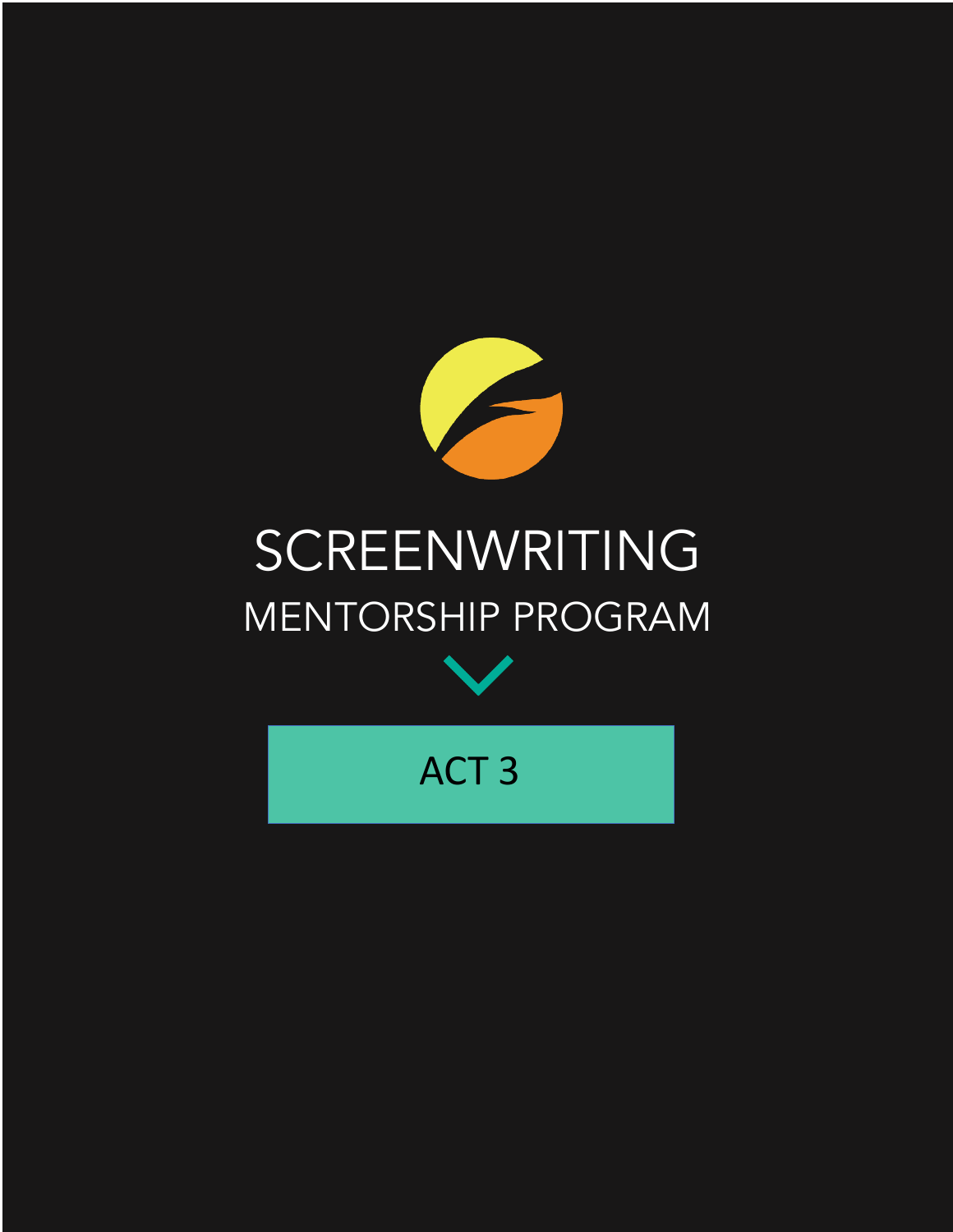Most of all, I remember:<br>the purpose a remember: the purpose of the first<br>draft is 10 the first draft is to figure out story you are telling. Darcy Pattison

# **You made it! Welcome to the final week of our Screenwriting Mentorship Program!**

Can you believe that eight short weeks ago all you had was an idea? By the end of this week you will have a completed draft. Take a moment to congratulate yourself. The first draft is by far the hardest draft you will write. It is only going to get easier from here. With that in mind, you are probably wondering this: What do I do next? This week, we are going to answer that question for you by taking an in depth look at your next steps. These steps include:

- 1. Feedback (good and bad)
- 2. Approaching your next draft
- 3. Online Marketing & Festivals

If you still feel lost, I'm only one email away. We are also going to go through the usual information about Act Three, to keep you motivated

Kate Niemuller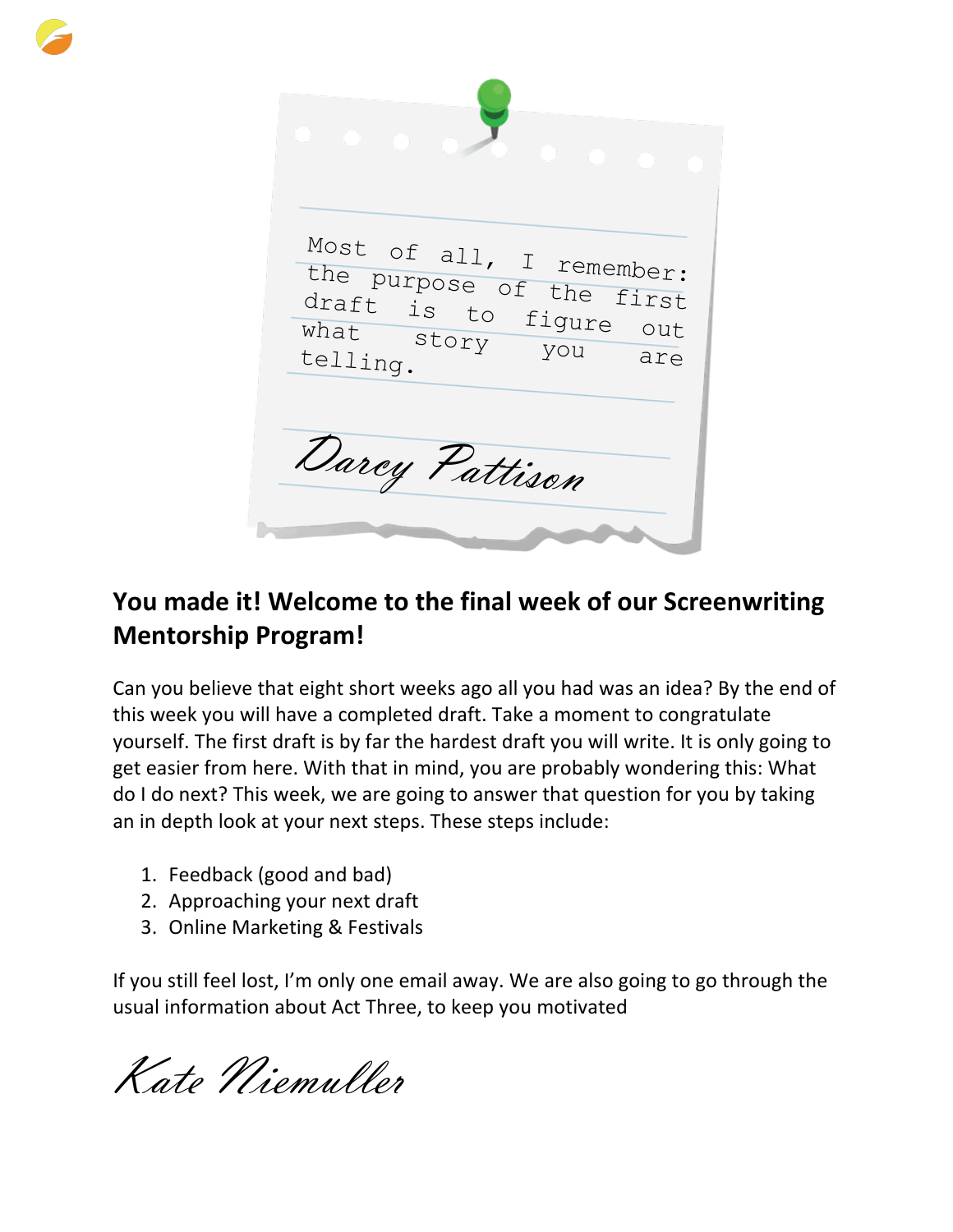# WRITING ACT THREE



# **You're into the final stretch! You only have thirty pages to go.**

Then you will have a completed first draft. Whether this is your first screenplay or your fifth, I hope you take a moment to really appreciate this journey that you've been on for the past eight weeks. Writing a screenplay is hard. You're unlikely to get it right the first time. But, you're already ahead of the pack. You are no longer a dreamer. You are a "doer".

Think about this as you write your final pages this week. Let your excitement and the finish line motivate you, but don't allow it to rush you. A third act, just like those before it, has a purpose to serve in the overall story.

For many, this is the act they have been waiting patiently to write. This is the point in your plot where everything *finally* happens. The climactic moment is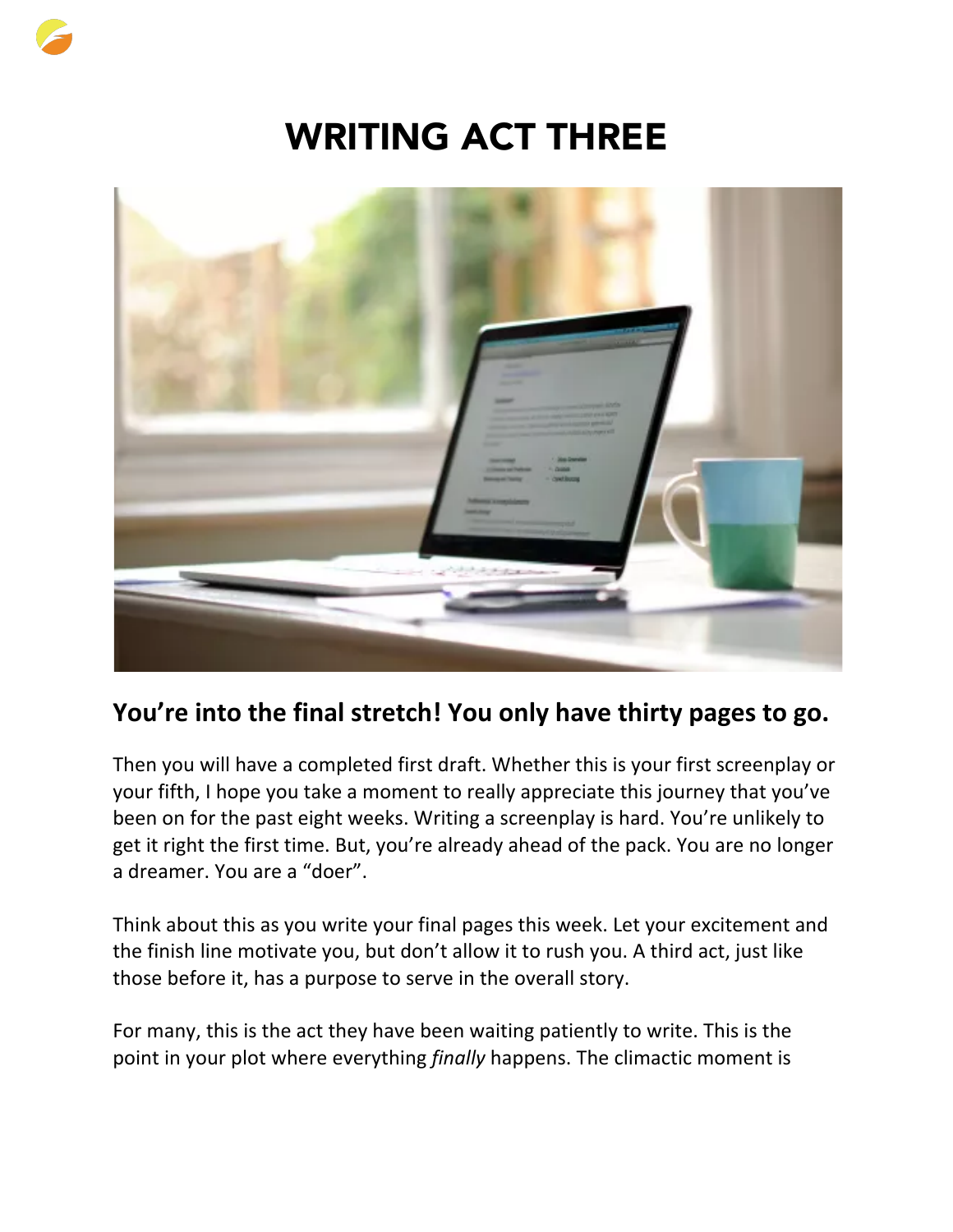

upon us! Now, if you have properly developed your characters, effectively set up your plot and story, this act should be a breeze to write.

If it's not, and you are finding issues within the plot, don't worry. Just get your draft finished. Then, you can look back and review after. Issues in Act Three generally stem from a lack of setup in Act One.

With that in mind, there is only one thing that the third act needs to answer:

#### **The dramatic question posed in Act One.**

When you set up the conflict of your screenplay in Act One, you also inadvertently set up a dramatic question for the screenplay to answer. This question is the journey that your protagonist embarks on and must be answered in Act Three.

#### For Example:

Let's say your conflict is an evil super villain is threatening nuclear war against the world. Our Protagonist is a special agent, tasked to stop him. Your dramatic question would then be: Can Agent Williams stop the Villain before he blows up the world?

In Act Three that question in answered one of two ways: either he can or her can't.

The issue arises if your third act avoids the question. In this case, that could be a third act that suddenly focuses on the Agent's love affair with a female agents and completely ignores the main storyline.

Since you wrote a beat sheet and treatment, this shouldn't be an issue for you. But, it's something to keep in mind either way.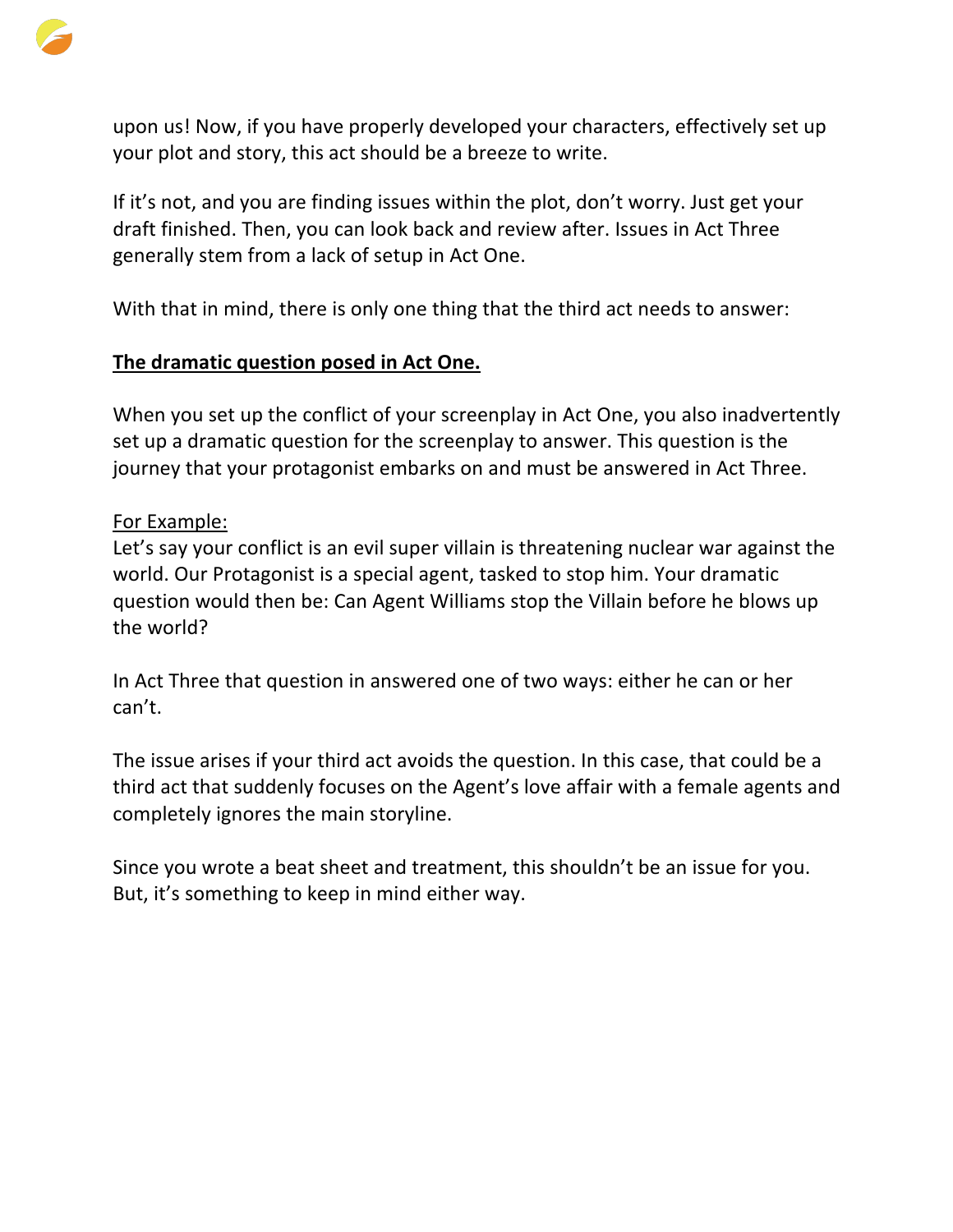

# FEEDBACK

As you've probably noticed with this program, feedback is a huge part of the screenwriting process. As a writer it can be hard to look at your screenplay objectively, especially when it's been living inside of your head for so long.

Getting feedback on your work is a necessary step to help improve it. However, there is such a thing as *bad feedback***.** In this guide we are going to go over where to seek feedback and how to become a critical writer.



# **FEEDBACK SOURCES**

There are two main sources where you can seek feedback once you have completed your screenplay: friends/ family & industry professionals. Many writers will use Source #1 or Source #2, exclusively.

My advice is to mix and match. The advice you get from family and friends, will vary from that you get from a professional, but variety in feedback is a good thing. Friends and family will likely provide more emotional responses to your work, whereas a professional can tell if you idea is marketable. Both sides have value.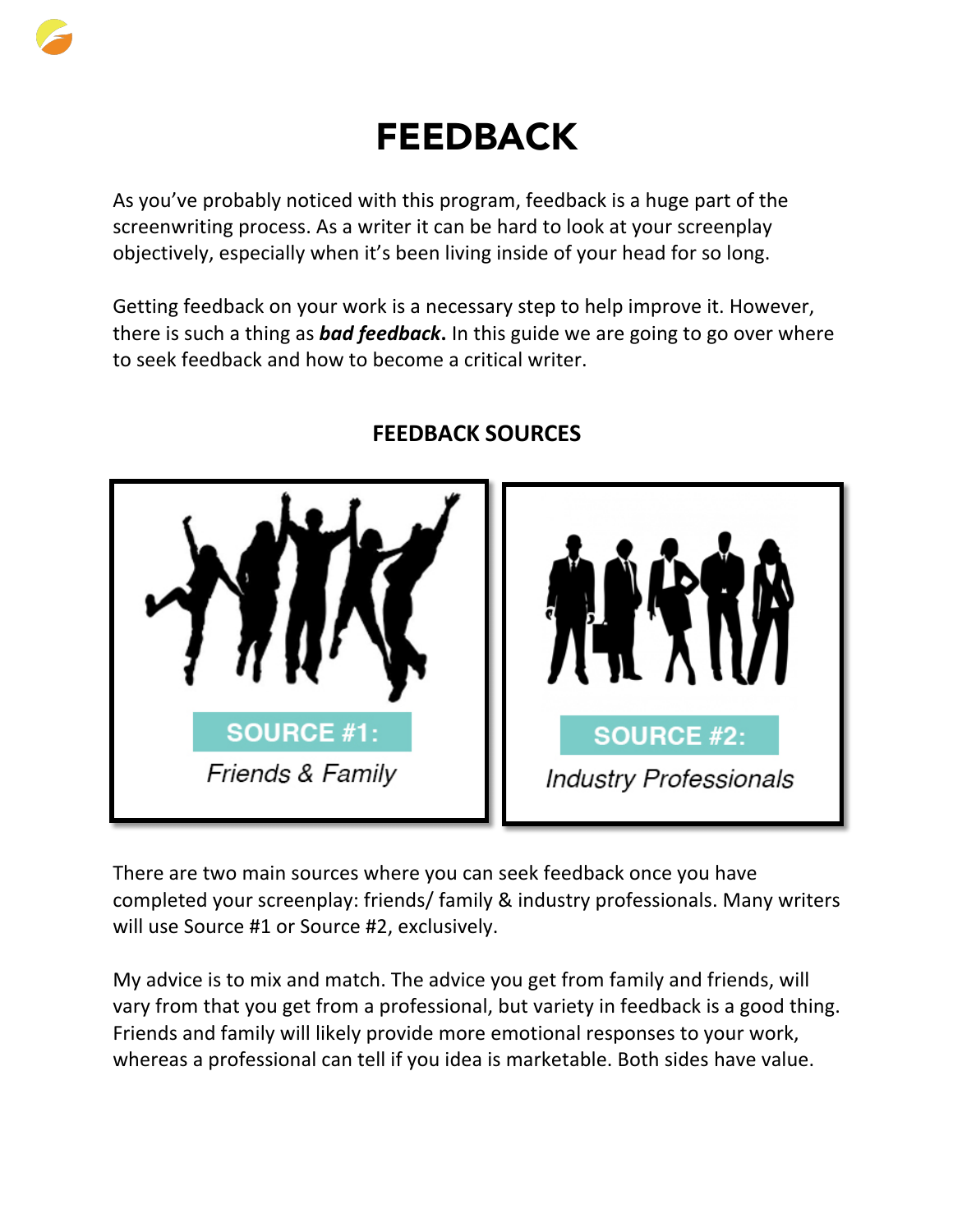

I would also urge you to get professional feedback from different analysts. That's why at Script Society we have three readers to provide variety and give you a better sense of the problems and strengths that everyone is noticing.

# **FREQUENCY OF FEEDBACK**



When you are writing a first draft (as you have just done), it is necessary to get feedback at every stage of development if you can (idea, characters/setting, beat sheet, treatment & screenplay). Not only does this make the writing of a first draft much easier, but it also helps ensure that you are on the right track, with no glaring errors.



However, after you finish that first draft, you no longer need that level of constant feedback. It will likely slow you down. Instead, seek feedback upon the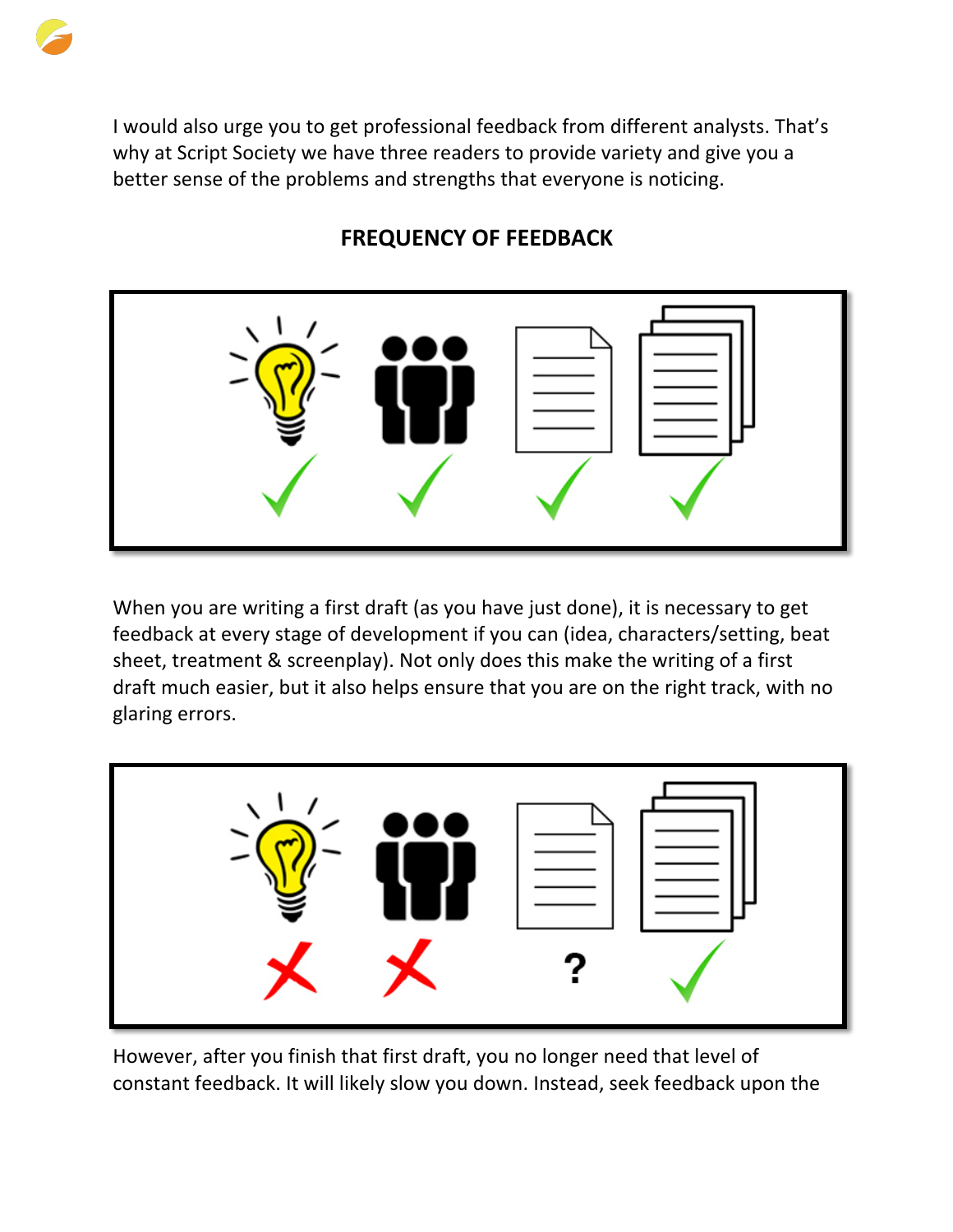

completion of each draft. This will help you see where you've improved and what needs more work, giving you a focus and direction for the next draft.

That being said, if the draft you are pursuing is a *big* rewrite, you may find it helpful to seek feedback on your beat sheet & treatment before you begin to write. That decision is yours to make.

# **GOOD FEEDBACK VS. BAD FEEDBACK**

There is a big difference between good feedback and bad feedback, and it's important to know the difference between them. As a writer, you do need to develop a bit of a thick skin. Chances are not everyone is going to love your story. The truth can hurt. But the truth is also necessary.

That being said all feedback should be taken with a grain of salt. You are looking for constructive criticism at this point in the process.

#### **Here is how to differentiate good feedback and bad feedback:**

### **GOOD**

Constructive feedback Evaluation of strengths & weaknesses Suggestions for *how* to improve script Use of page numbers as reference Focus on how to proceed

**BAD**

Unorganized rambling Lots of comments but no solutions Focus on negatives *only* Wasted page space summarizing plot Vague comments

Earlier drafts will likely receive more negative comments than later drafts and vice versa. Expect this. What you want to look out for is the reversal. If you find your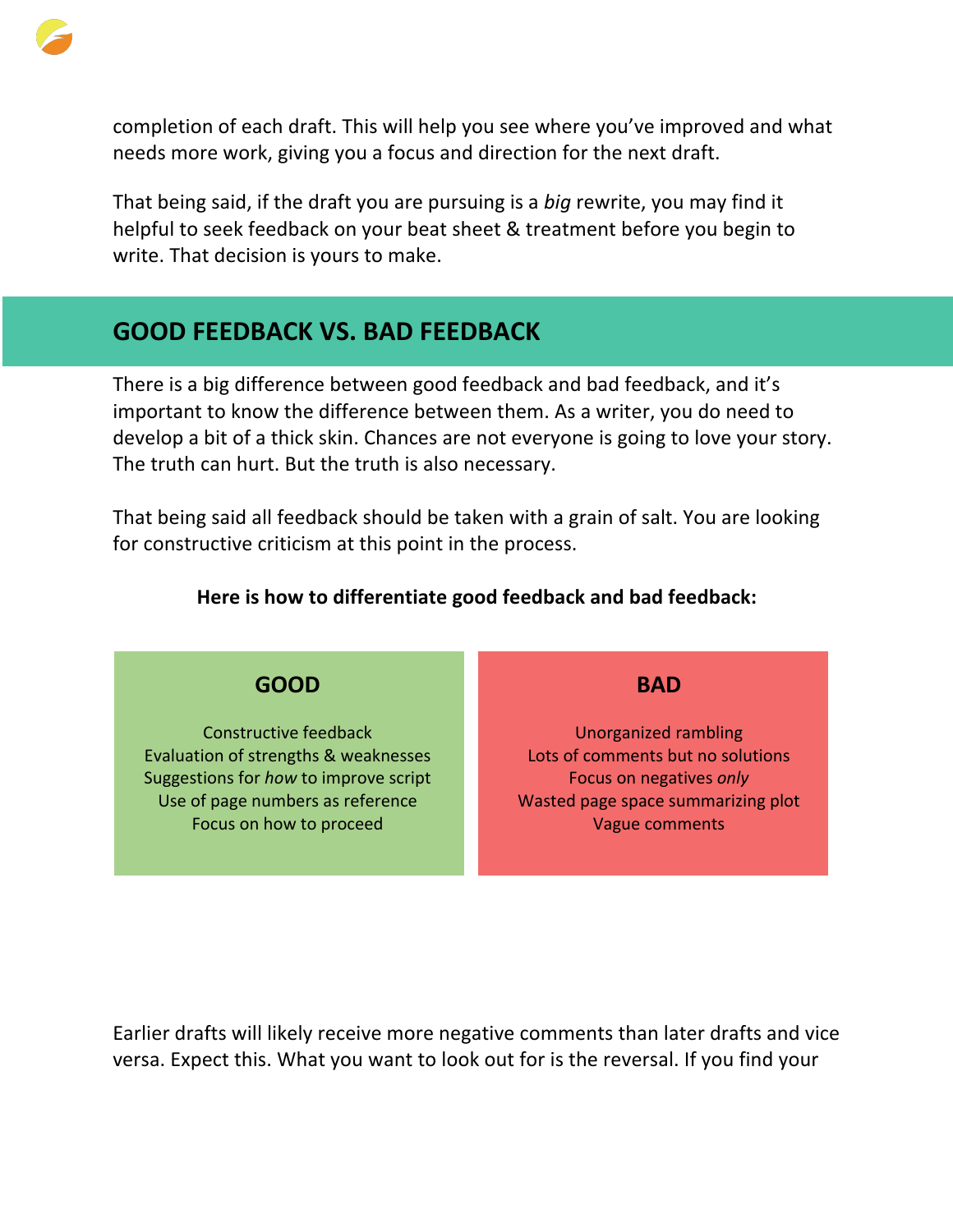

early drafts are being given *only* positive comments ("I love everything about it!" says your Mom), take note. This is probably not reliable feedback.

With anything, you need to be able to look at feedback objectively. Recognize the flaws in your story. Be open to changes. This is the only way your screenplay can improve.

# **APPLYING FEEDBACK**

The last step in this process is applying your feedback. The first thing you should do after completing any draft is take a step back. Don't look at your screenplay for a week or two. This will allow you some distance and perspective. Then, send it out for feedback when you are ready to look at your screenplay objectively.

Using the feedback you receive (and any personal feedback you have for yourself!), make a list of needed changes and modify your beat sheet and treatment according. Then, move on to your next draft. And repeat.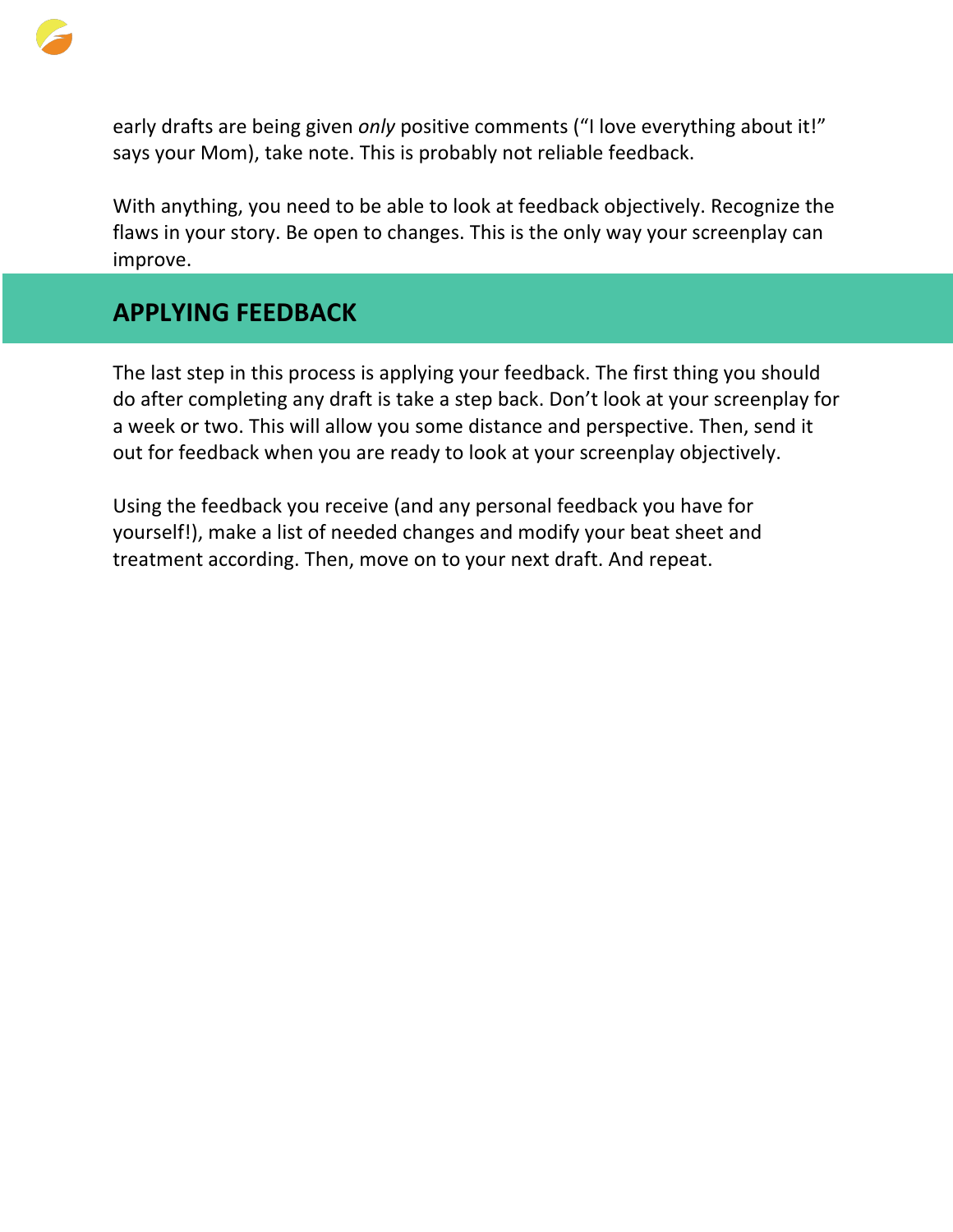

The next big question a lot of writers have is what to do once your finish the final draft of their screenplay. It's a good question, and unfortunately there is no set step-by-step method once you reach this phase. I can provide you with a list to help you get started:

### **1. PREPARE YOUR MATERIAL**

Before you release your screenplay out into the world you need to be sure that you are prepared. This means crafting up a logline (more refined than the mock logline we wrote at the start of this program!), short and long versions of your synopsis, a verbal and written pitch and a query letter.

#### **2. FIND A LAWYER**

A lawyer will protect you and your work in case of a sale or option. You won't need to use one until someone is interested in buying your screenplay, but you should have one on hand, ready to contact when you are ready!

### **3. FESTIVALS**

Screenwriting festivals are a great way to get exposure, if you place well. Check out "Film Freeway" for a list of all ongoing screenwriting festivals and rewards. My general rule of thumb is if the cash reward is under \$1000 and/or does not include industry exposure, it's not worth it to enter. Only spend money on something that can give you a return.

#### **4. ONLINE MARKETING**

The last thing you can do is start pitching your concept and sending out your query letters to producers. Stage32 hosts monthly pitch fests that allow you to book a meeting directly with a producer who is looking to buy and SellingYourScreenplay has a query letter blast service that is excellent.